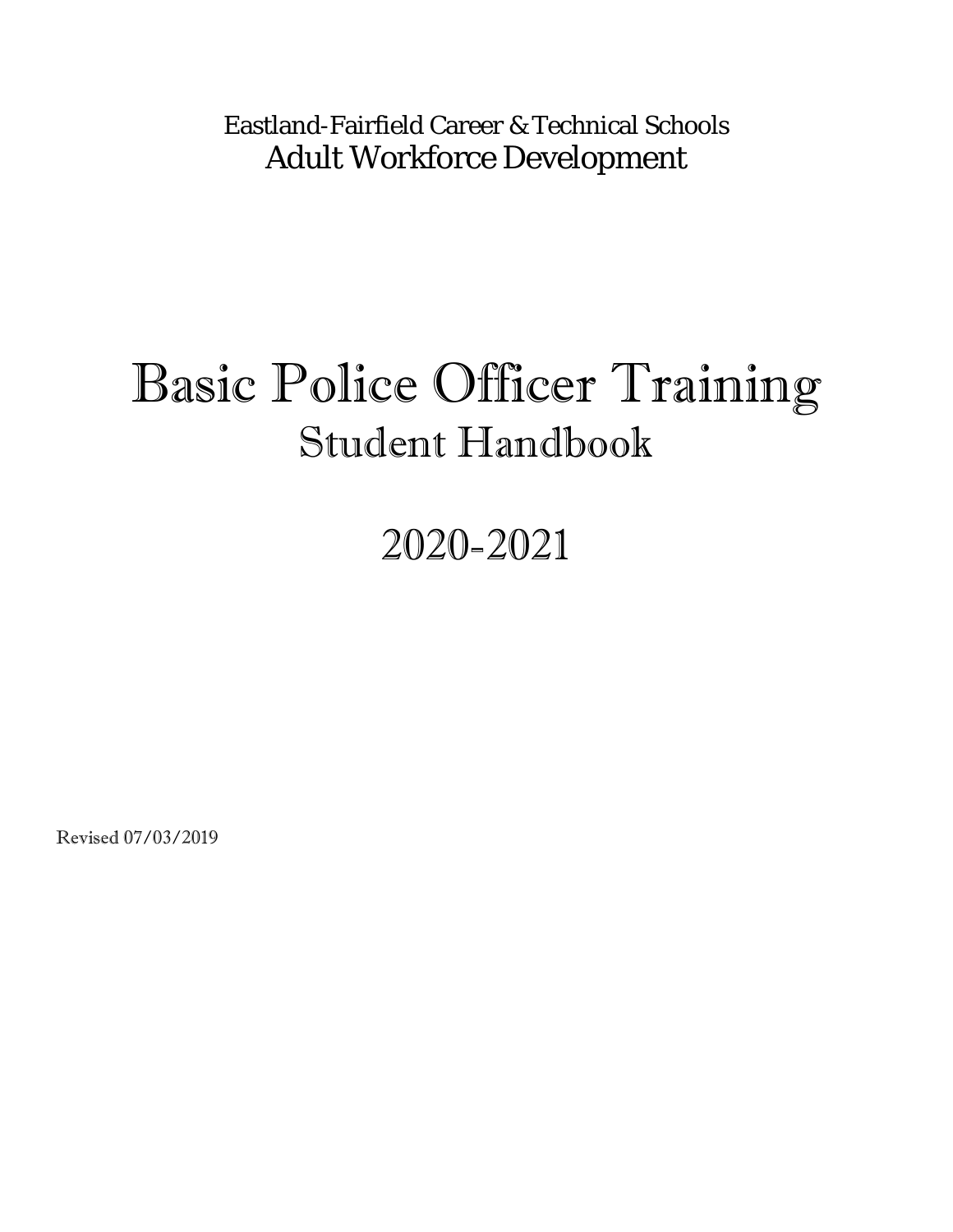#### EASTLAND FAIRFIELD CAREER AND TECHNICAL SCHOOLS OHIO TECHNICAL CENTER BASIC POLICE OFFICER ACADEMY

#### COURSE POLICIES AND PROCEDURES

A congratulation on being accepted into one of the area's leading police training academies. You have chosen to enter a profession that is very demanding and can be hazardous for those who are unprepared for situations which arise during the performance of police duties. Proper training can make a difference between life and death when dealing with difficult and hazardous situations. The staff of the Eastland Fairfield Career & Technical Schools (EFCTS) Police Academy is dedicated to providing you the knowledge and skills necessary to serve the community as a peace officer.

As with any law enforcement agency, we at the academy also have rules to be followed. These rules, as listed below, have been developed to ensure students an appropriate and safe training environment and must be strictly followed:

#### **CODE OF CONDUCT**

The Basic Police Academy student will adhere to the EFCTS Police Academy's Code of Conduct, "I will respect others as I respect myself, I will not lie, cheat or engage in criminal activity, nor will I tolerate those that do." This means that students will at all times conduct themselves in an honest, ethical, and a courteous manner. They will not engage in conduct or speech, which is discourteous, racist, lewd or lascivious in nature. Students will report to the Academy Commander or the instructor teaching the class anyone, including himself/herself, who commits any of these offenses.

A student having knowledge of another student committing any of these offenses and attempts to conceal that knowledge will be deemed to be an accessory to the offense, and equally guilty as the principal offender.

Students who are in violation of the code of conduct and/or the academy policies and procedures are subject to disciplinary action including but not limited to, dismissal from class, expulsion from the academy and criminal prosecution when applicable.

#### **ATTENDANCE**

Attendance is taken at the beginning of each class. Each student will sign himself/herself in on the Student Attendance Roster. Attendance hours are computed from the student attendance roster to determine whether a student has attended the required number of instructional hours to be allowed to sit for the State of Ohio Peace Officer Certification examination. Any student found falsifying his/her or another's attendance record is guilty of falsifying an official document and is subject to discipline including but not limited to expulsion from the academy and/or criminal prosecution under section 2921.13 A 5 of the Ohio Revised Code.

Students who make legitimate errors on the Student Attendance Roster will immediately bring the error to the attention of the class instructor. If, in the instructor's opinion, the error was unintentional, they may correct the error on the roster. Upon correcting the error, the instructor and student MUST initial the correction and include a brief explanation in writing.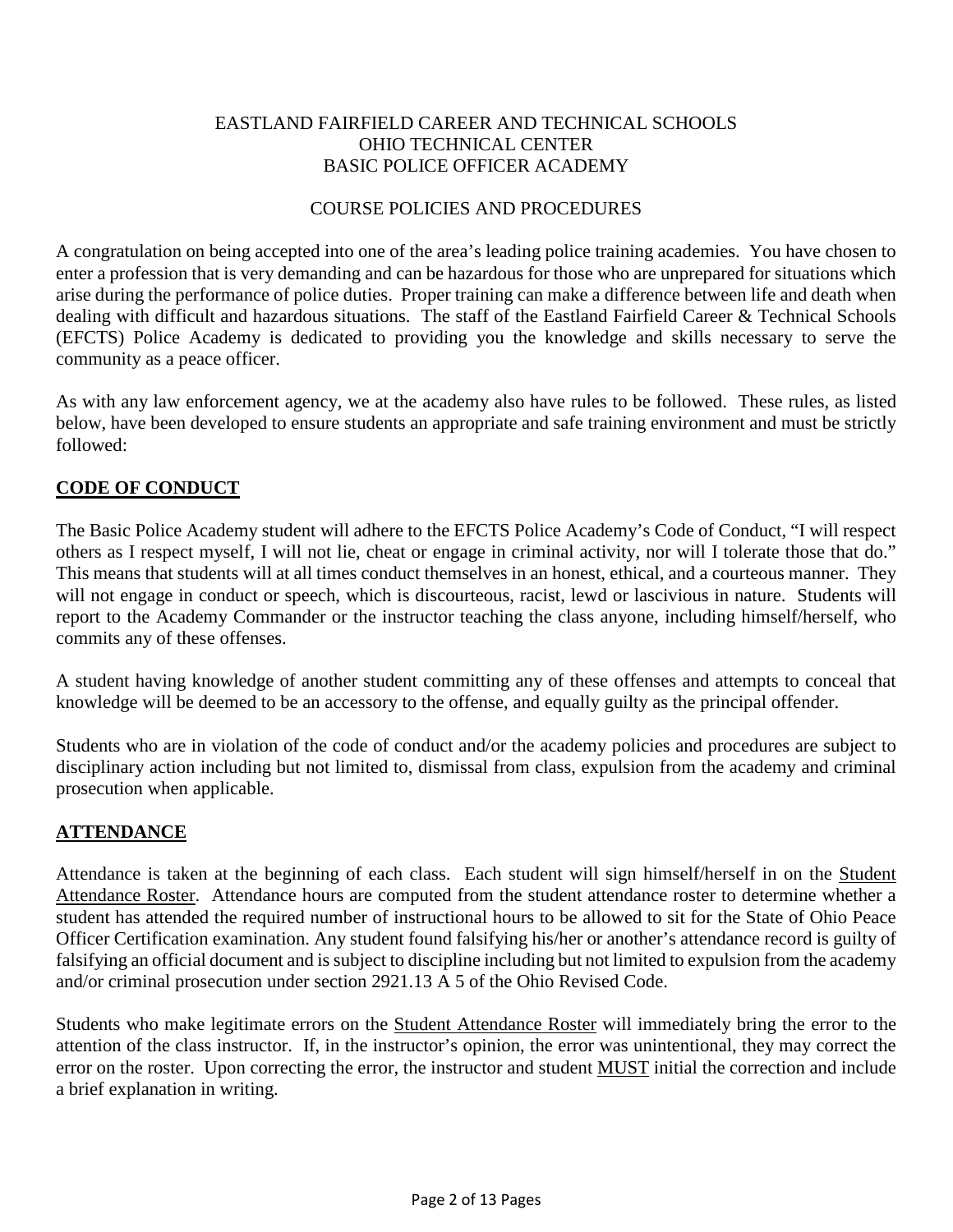#### **ABSENTEEISM AND UNCOMPLETED ASSIGNMENTS**

Students are expected to attend all sessions of instruction and to satisfactorily complete and promptly turn in all assignments. All students will be required to attend all classes, or make up the missed classes.

A student who has been absent will be required to promptly, no later than the end of the first day back to class, submit to the Academy Commander their written explanation for their absence from class. Along with their explanation, the student must request to be allowed to make up the class time missed. Failure to submit the notification of absence may result in the student being removed from the class. If the absence is for a bona fide emergency, the student may be permitted to reschedule the class missed. A bona fide emergency includes but may not be limited to:

- Illness of the student, or illness of an immediate family member where the student is needed to care for the ill immediate family member
- The death of an immediate family member
- An emergency employment situation
- An unanticipated transportation failure (only on the day of the failure)

Make-up training classes will be scheduled on the basis of convenience to the instructor, and availability of approved classrooms or other training facility. Therefore, the scheduling of make-up classes IS NOT guaranteed. Whenever practical, the Commander will attempt to schedule approved make-up instruction with the original topic instructor. If the missed class time is rescheduled for make-up with other than the original instructor or at an outside academy, including another Eastland academy, the student will be required to make up the entire block of instruction. All instructional hours scheduled as make-up, will be at the student's expense and payable prior to the make-up session. All make-up must be scheduled within two weeks of the date of absence. A student must complete all instructional make-up sessions within two weeks of the date of the absence.

#### **TARDINESS**

The Basic Peace Officer Training Curriculum is broken into a specific number of clock-hours per topic. A clock hour is broken into fifty (50) minutes of instructional time followed by a ten (10) minute break. A break on the hour allows the student to keep alert. A student is required to be in his/her seat and prepared for class at the time listed on the schedule, and at the end of each break. Students will not be permitted to get up and leave the classroom during class time, if a student feels they must leave the classroom for any reason during class, they will be required to sign out for the time they are gone. Tardiness is considered absenteeism; any student who is tardy for class follows the same procedure as one who is absent. Excessive tardiness may also result in disciplinary action.

A student who arrives for class late or leaves early will have the time they were absent calculated in fifteen (15) minute intervals, rounded to up to the next quarter-hour. (An example is, a student arrives late or leaves early ten (10) minutes will have their absenteeism showing they missed one quarter (1/4) hour. A student arriving late or leaving thirty-five (35) minuets will show that they were absent three quarters (3/4) hour. Make-up sessions **cannot** be done during the lunch or hourly breaks. Make up instruction is \$30.00 per hour paid in advance of the make-up being done. OPOTC rules will not permit a make-up of less than 30 minutes.

#### **CLOTHING AND GROOMING**

Students are required to wear the academy uniform to all classes unless otherwise excused by the academy staff. Uniform shirts are issued by the academy. Students are required to furnish black flat front cotton slacks, (Dicky, 5.11, etc.) black leather (real or artificial) service style shoes and a black leather belt. PT/DT uniforms are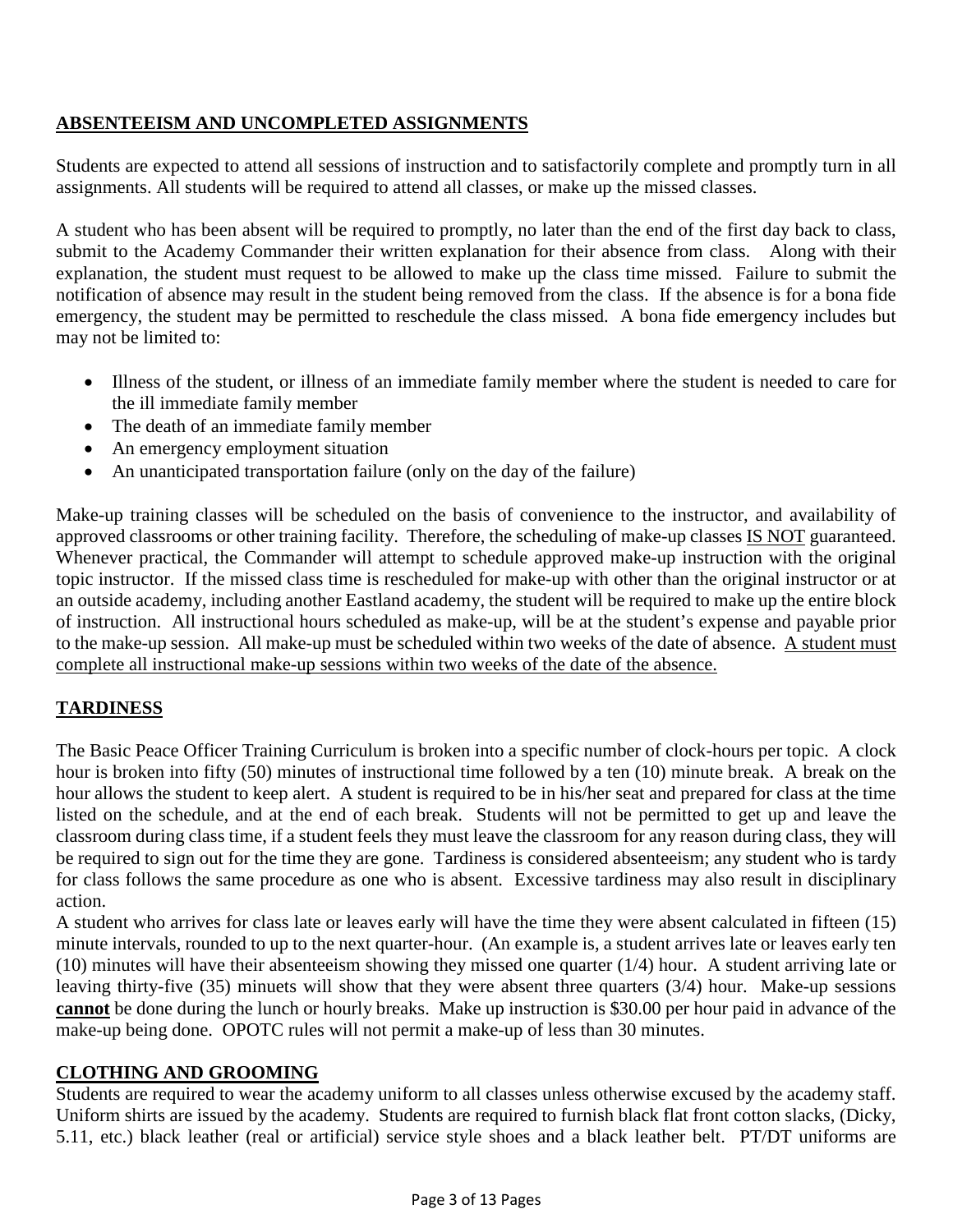provided by the academy and are to be worn during those classes. If permitted by the instructor(s), students may opt to wear a plain white crew neck T-shirt (no logos or writing) and full length sweat pants with tennis shoes for subject control and physical conditioning training. Uniforms and all apparel must be neat and clean and worn in the following manner:

- Shirttails tucked into the waist of the pants
- Buttons, snaps and zippers fastened (exception is the top shirt collar button)
- During some outside classes, students will be allowed to dress according to weather conditions as determined by the instructor

Due to the close atmosphere of the classroom, the following personal grooming rules are required:

- Deodorants must be used daily
- Hair should be neat and clean
- Face must be clean shaven (mustaches are permitted and should be closely trimmed)
- Perfumes and colognes should be used in moderation

Students reporting to class out of uniform or wearing inappropriate attire or failing to maintain reasonable standards of personal hygiene will be dismissed from class and may return to class only when the offending condition has been corrected. The time the student is missing from class will be considered an absence and may require the student to make up any classroom time missed as a result of this dismissal. The student upon their return to class must follow absence notification requirements and make up procedures.

#### **FOOD, DRINK AND USE OF TOBACCO**

No food is permitted in the classroom during class. A one-half hour meal break is scheduled on some days where classes are scheduled longer than five hours. Students are permitted to leave the training facility during the meal break. However, since they will be considered absent if they fail to return on time, they should consider packing a meal that can be consumed on the premises. Vending machines are available in the break-room for those wanting only a light snack and/or beverage. During class the student may have a beverage at the desk; it must be in a spill-proof container, to prevent spills. Smoking and the use of non-smoking tobacco products are prohibited in any school district building and on any school district grounds. Violators are subject to being ordered off school property, and in violation of the Ohio Revised Code.

#### **FIREARMS – KNIVES - WEAPONS**

Students are not permitted to have or carry firearms, knives or any other type of weapon on EFCTS premises unless specifically instructed to do so by a member of the academy staff in conjunction with peace officer training. No student may carry or have in their possession any live firearm ammunition or other ordnance while on EFCTS property. Any student possessing a concealed weapon carry permit issued in compliance with the Ohio Revised Code is advised that permit is not valid for purposes of this class.

During firearms training, students are required to have a semiautomatic handgun, capable of firing in double action mode (or equivalent), be of quality manufacture, and in safe working order. The handgun must be a Glock 19 in, 9mm, unless the cadet has a department issued weapon. All firearms are to be inspected by an academy firearm instructor before being fired. The firearm instructor will have final say over the suitability of any firearm for training purpose (students will receive additional information concerning this topic at the beginning of firearms training). Students will fire only ammunition approved by the academy unless otherwise authorized by the academy's firearms instructional staff. Students will at all times handle their firearm in a safe manner,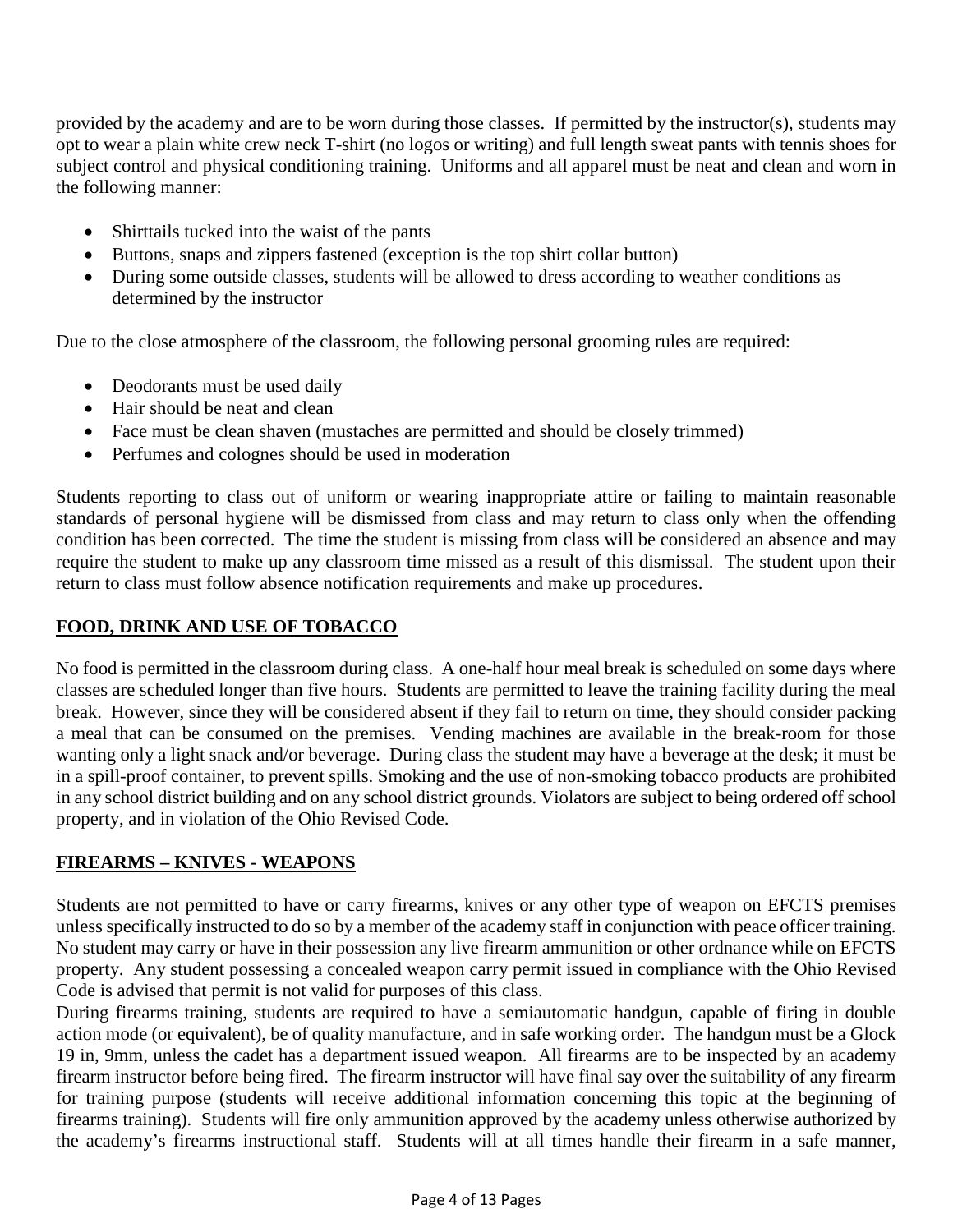complying with all the range rules and instructor's instructions. A student who demonstrates unsafe firearm handling, violates any range safety rule, or fails to follow the instructions of any of the academy range staff will be ordered to leave the range. Neither the academy commander nor EFCTS administration has any obligation to reschedule firearms instruction to any student ordered to leave the range.

**NOTE:** Attending Basic Peace Officer Training does **NOT** authorize a student to carry any weapon, including a firearm, concealed readily at hand on or about their person, nor does it relieve a student from any of the restrictions on carrying, handling, or transporting a firearm as set forth in any federal, state, or political subdivision ordinances.

#### **USE OF ALCOHOL AND/OR DRUGS OF ABUSE**

Possession of or use of alcoholic beverages or the unlawful use of any other drugs of abuse on school property or while attending a school activity is not permitted. A student suspected of using alcohol or illegally using a drug of abuse will be dismissed from class. If a staff member believes that an unlawful act has occurred, the appropriate law enforcement agency will be notified.

Because of the potential dangers in many of the topics in the course curriculum, students must report, in writing, their use of any prescription drugs to the academy commander. The academy staff, in determining the ability of a student to participate in potentially hazardous training, uses this information. Students must store prescription drugs in their original containers supplied by the pharmacy.

#### **GAMBLING**

Gambling on school property is unlawful and is prohibited in any form. School property will be considered any place where Basic Peace Officer Training is taking place.

#### **MEDICAL EXCUSES FOR PHYSICAL CONDITIONING TRAINING**

Any student, who needs a medical excuse because they have a medical reason for not completing the physical conditioning training, must contact the Commander. There are special forms that are required by OPOTC prior to them issuing a medical extension for the physical conditioning assessment. No student will be certified to sit for the certification test until they have successfully completed the physical fitness assessment.

#### **SPECIAL ACCOMMODATIONS**

Any student requiring accommodations for the written state certification test will need to make that request to the Commander as soon as possible, as there are several requirements to obtain OPOTC approval.

#### **MISCELLANEOUS**

Unauthorized reading material and electronic devices are prohibited in the classroom. This includes; newspapers and magazines. Cellular phones may not be carried in an audible mode while in the classroom. All cell phones must be set to vibrate during any scheduled class time. Any student who has a newspaper, magazine or a cell phone in the audible mode disrupting the classroom will be asked to leave the class. The student must meet with the academy commander to request to make up any missed class.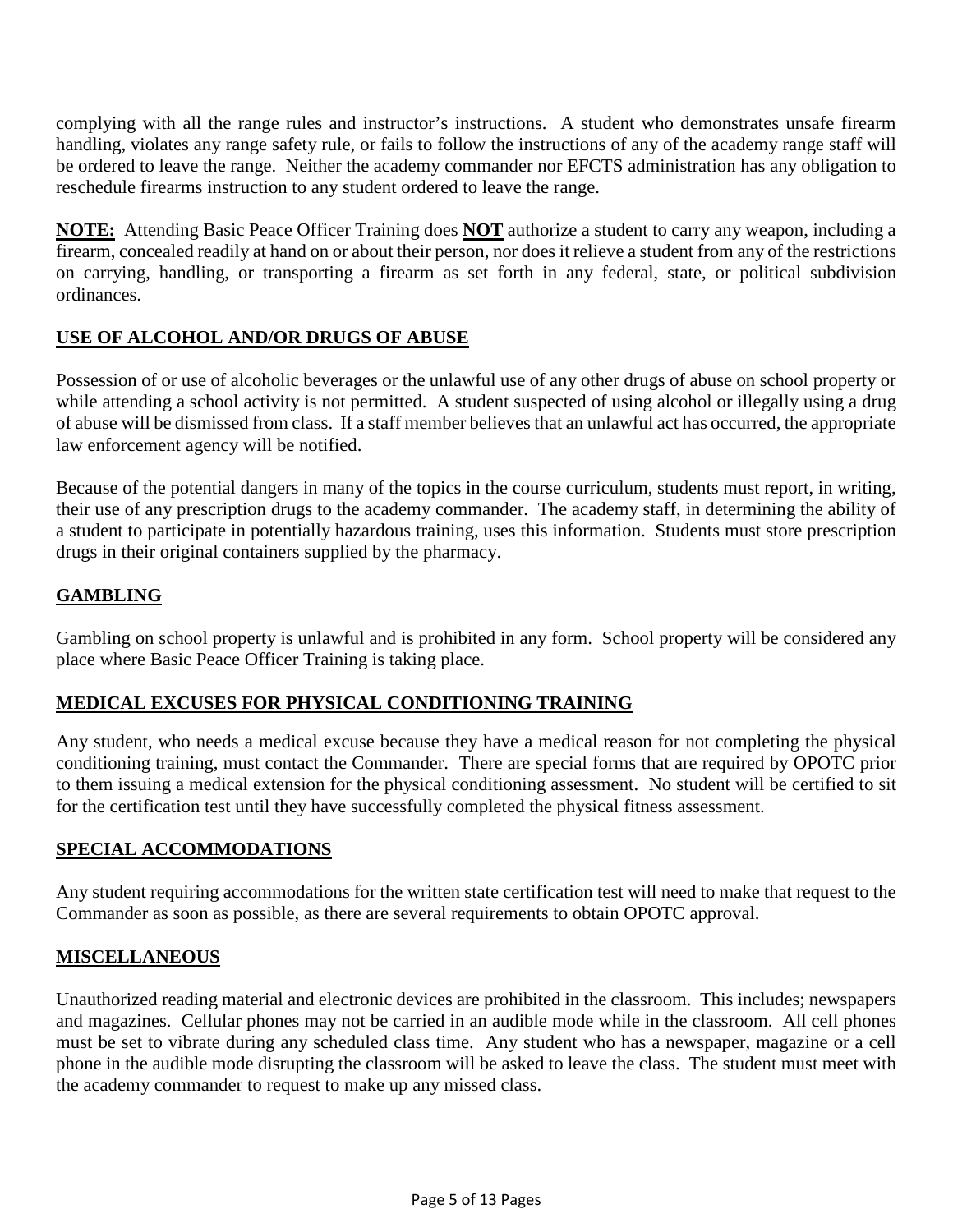Instructors have the authority to remove a student from a class for any of the following or other reasons:

- Disruptive, argumentative or disorderly behavior.
- Disrespectful statements or actions directed toward instructors, EFCTS staff or other students.
- Student's lack of or refusal of participation
- Student's inattention or sleeping
- Student's illness
- Dangerous or destructive actions

Neither the academy commander nor EFCTS administration has any obligation to reschedule any instruction to any student asked to leave a classroom.

It is the policy of the EFCTS Police Academy that educational activities, employment programs and services are offered without regard to race, color, national origin, sex, religion, disability, or age. A student needing any reasonable accommodation(s) made for training or testing should make that need known to the Academy Commander immediately.

#### **NUMBER OF ATTEMPTS FOR PRACTICAL PROFICIENCY TESTING**

Students are advised they will have **ONLY TWO ATTEMPTS** to pass any practical proficiency tests as required by OPOTC rules. Those activities include:

- **Driving**
- **Firearms**
- **Subject Control**
- **First Aid**
- **The Final Physical Fitness Assessment**
- **Stops and Approaches**
- **Hazmat/WMD**
- **Incident Command System (ICS)**
- **National Incident Management System (NIMS)**
- **Patrol Techniques**
- **Building Searches**
- **NHTSA Speed Measurement**

**UNDER NO CIRCUMSTANCES** will a student be recommended to take the State of Ohio Peace Officer Certification examination if any of the following apply:

- The student has not completed all scheduled classes.
- The student failed to complete any skills or academic/written training assignment in the time allotted.
- The student owes any unpaid tuition or any unpaid fees to the academy.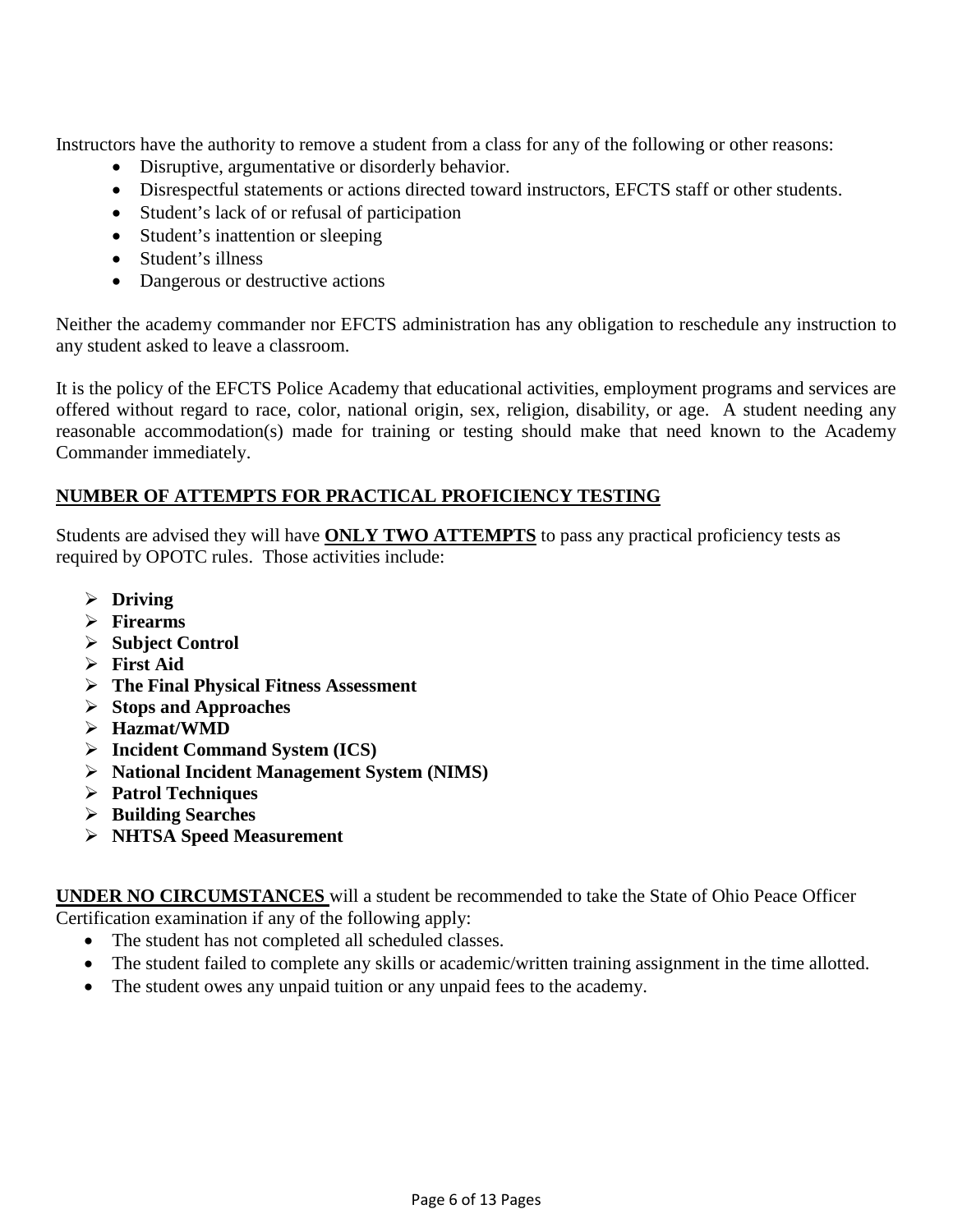#### **FIREARMS PRACTICAL-FIRING RANGE SAFETY PLAN**

EFCTS Police Academy currently uses LEPD Firearms, Range & Training Facility located at 999 Bethel Road, Columbus, OH for practical firearms training. This is a public indoor shooting range reserved for Eastland cadets on scheduled range days. Any student absent during the range portion of firearms will need to arrange and pay for range usage in addition to any instructional fees.

#### **HANDLING OF FIREARMS**

- **ALWAYS KEEP THE GUN POINTED IN A SAFE DIRECTION.**
- ALWAYS KEEP YOUR FINGER OFF THE TRIGGER UNTIL READY TO SHOOT, and outside the trigger guard, until ready to fire or until the command "Commence Firing" has been given.
- ALWAYS KEEP THE ACTION OPEN AND FIREARM UNLOADED UNTIL READY TO USE. On a firing range this means the shooters are in position on the firing line and the range has been cleared for live firing.
- KNOW YOUR TARGET AND WHAT IS BEYOND. When on shooting ranges, be mindful also of adjacent areas and act accordingly.
- **BE SURE THE GUN IS SAFE TO OPERATE.**
- **KNOW HOW TO USE THE GUN SAFELY.**
- USE ONLY THE CORRECT AMMUNITION FOR YOUR GUN. When at a shooting range with more than one firearm, use one at a time and when finished, store that firearm and its ammunition before using the next one.
- **WEAR EAR AND EYE PROTECTION** as dictated by the shooting range.
- NEVER USE ALCOHOL OR DRUGS BEFORE OR WHILE SHOOTING.
- **STORE GUNS SO THEY ARE NOT ACCESSIBLE TO UNAUTHORIZED PERSONS.** There may be federal, state or local statutes, ordinances and/or regulations regarding the manner of firearms storage, including some that may make the failure to properly store firearms a criminal offense. You are strongly advised to consult with a local attorney licensed to practice law in your state to advise you in regard to these matters.
- Be aware that certain types of guns and many shooting activities require additional safety precautions.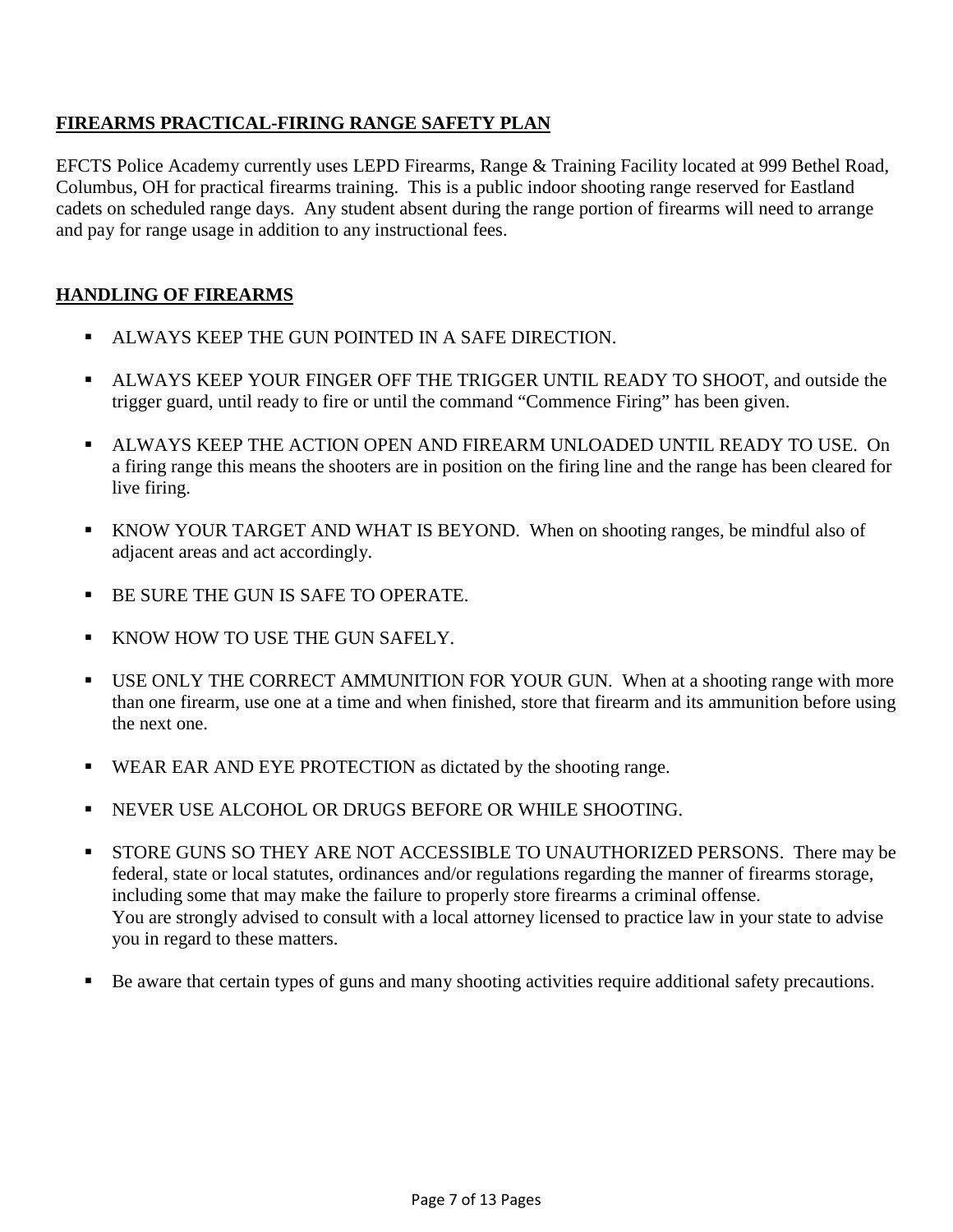#### **GENERAL RANGE RULES**

- Know and obey all range commands.
- Know where others are at all times.
- Shoot only at authorized targets.
- Ground level targets are not authorized without a proper backstop. Maintain the proper target height to ensure that the fired projectile, after passing through the target, hits the desired portion of the backstop. This will reduce the possibility of ricochets and projectiles escaping the property.
- Designate a range officer when none is present or assigned.
- Unload, open the action, remove the magazine and ground and/or bench all firearms during a cease fire.
- Do NOT handle any firearm or stand at the firing line where firearms are present while others are down range.
- Always keep the muzzle pointed at the backstop or bullet trap. **Never allow the muzzle to point in any direction whereby an inadvertent discharge would allow the escape of a projectile into an outer area.**

#### **SPECIFIC RANGE RULES AND REGULATIONS**

- All rules and mandates as expressed by the Ohio Police Officer Training Commission will be followed.
- Any person using the range facility outside of its stated and intended use will be removed from the range. Any intentional disregard of any safety rules will result in a permanent removal from the range.
- Only duty and authorized off duty weapons may be utilized on the range. The use of incendiary, explosive, or experimental rounds is forbidden. No large bore weapons are allowed. No automatic weapons may be fired in full auto mode. Standard Ohio Police Officer Training Commission targets will be used during qualifications.
- All materials carried in shall be carried out. When finished with using the range, all brass and any other debris will be collected and removed from the range.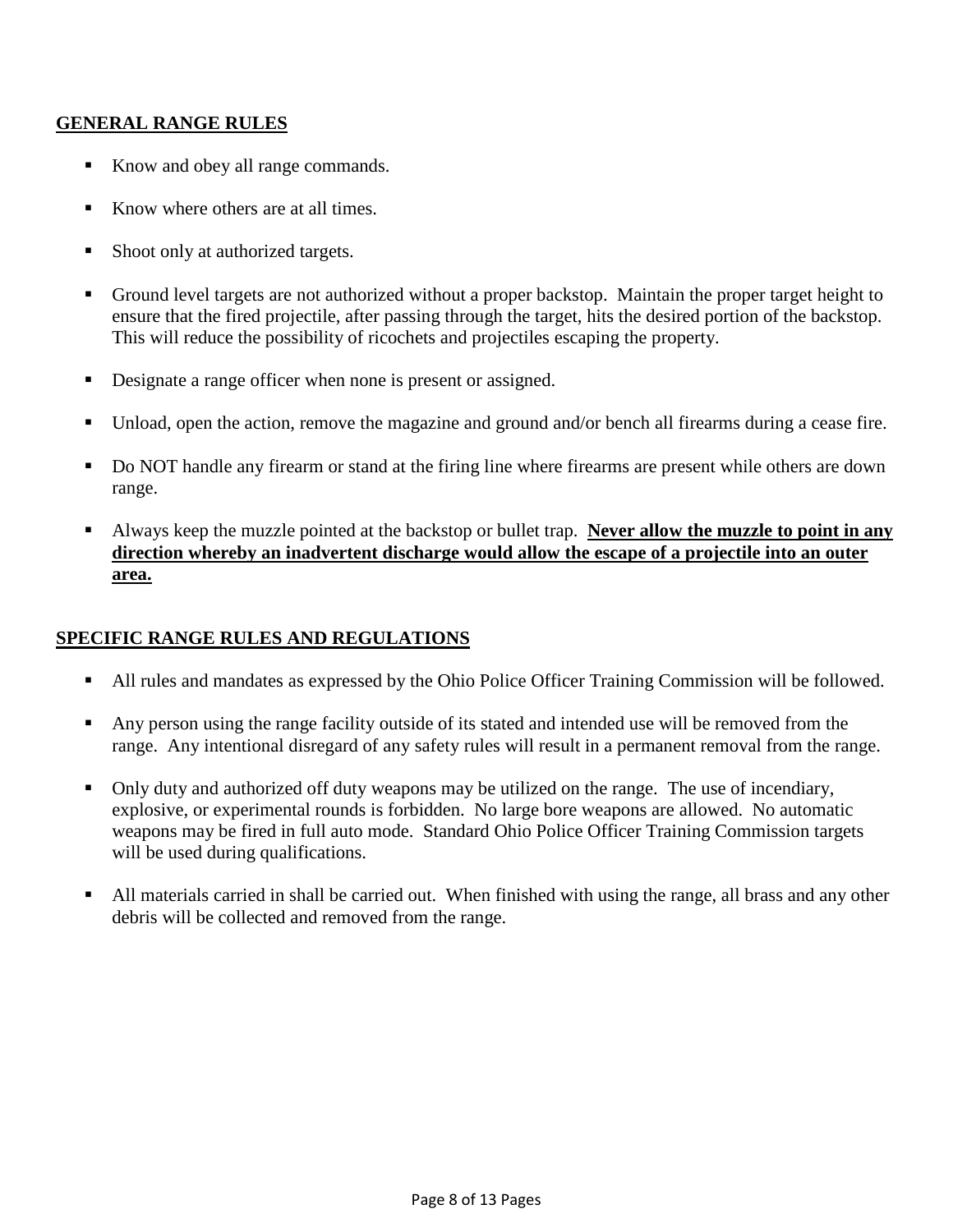## **TECHNOLOGY RESOURCES**

#### **EASTLAND-FAIRFIELD CAREER & TECHNICAL SCHOOLS**

#### Student Education Technology Acceptable Use and Safety Agreement

All students are encouraged to use the Board's computers/network and Internet connection for educational purposes. Use of such resources is a privilege, not a right. Students must conduct themselves in a responsible, efficient, ethical, and legal manner. Unauthorized or inappropriate use, including any violation of these guidelines, may result in cancellation of the privilege, disciplinary action consistent with the applicable Student Handbook, Board Policy and/or civil or criminal liability including reimbursing the School District for any damage or loss incurred as a result of inappropriate use. Prior to accessing the District's Network and Internet connection, students must sign the Education Technology Acceptable Use and Safety Agreement. A parent or guardian must also sign the Education Technology Acceptable Use and Safety Agreement if his or her student is under the age of 18 or a non-minor dependent.

Smooth operation of the Board's Network relies upon students adhering to the following guidelines. The guidelines outlined below are provided so that students are aware of their responsibilities.

A. Students are responsible for their behavior and communication on the District's Network and Internet connection.

B. Students may only access the District's Network and Internet connection by using District assigned accounts. Use of another person's account/address/password is prohibited. Students may not allow other people to utilize their account by giving out his or her password(s).

C. Students will not attempt to gain unauthorized access to the District system or to any other computer system through the District system, or go beyond their authorized access. This includes intentionally seeking information on, obtain copies of, or modify files, data, or passwords belonging to another person, or misrepresent other people on the network.

D. Users will log off or lock their system when leaving the device for any period of time.

E. Students may not use the District's Network and Internet connection to engage in any interference/sabotage/vandalism of computers, networks, software, or its components (such as "hacking," "spamming," virus copying, or other unlawful and harmful activities).

F. Transmission of any material in violation of any State or Federal law or regulation or Board Policy is prohibited.

G. Any use of the District's Network and Internet connection for commercial purposes, advertising, or political lobbying is prohibited.

H. Use of portable "hot-spot" access devices are strictly prohibited.

I. Students are expected to abide by the following generally-accepted rules of network etiquette:

1. Be polite, courteous, and respectful in your messages to others. Use language appropriate to school situations in any communications made through the Board's computers/network. Do not use obscene, profane, vulgar, sexually explicit, defamatory, or abusive language in your message.

2. Never reveal names, addresses, phone numbers, or passwords of yourself or other students, family members, teachers, administrators, or other staff while communicating on the Internet.

3. Secondary students are not permitted to transmit pictures or other information that could be used to establish his or her identity without prior approval of a teacher.

4. Secondary students shall never agree to get together with someone you "meet" on-line without prior parent approval.

5. Diligently delete or archive old data files from local and network drives to avoid excessive use of the District's computer storage space.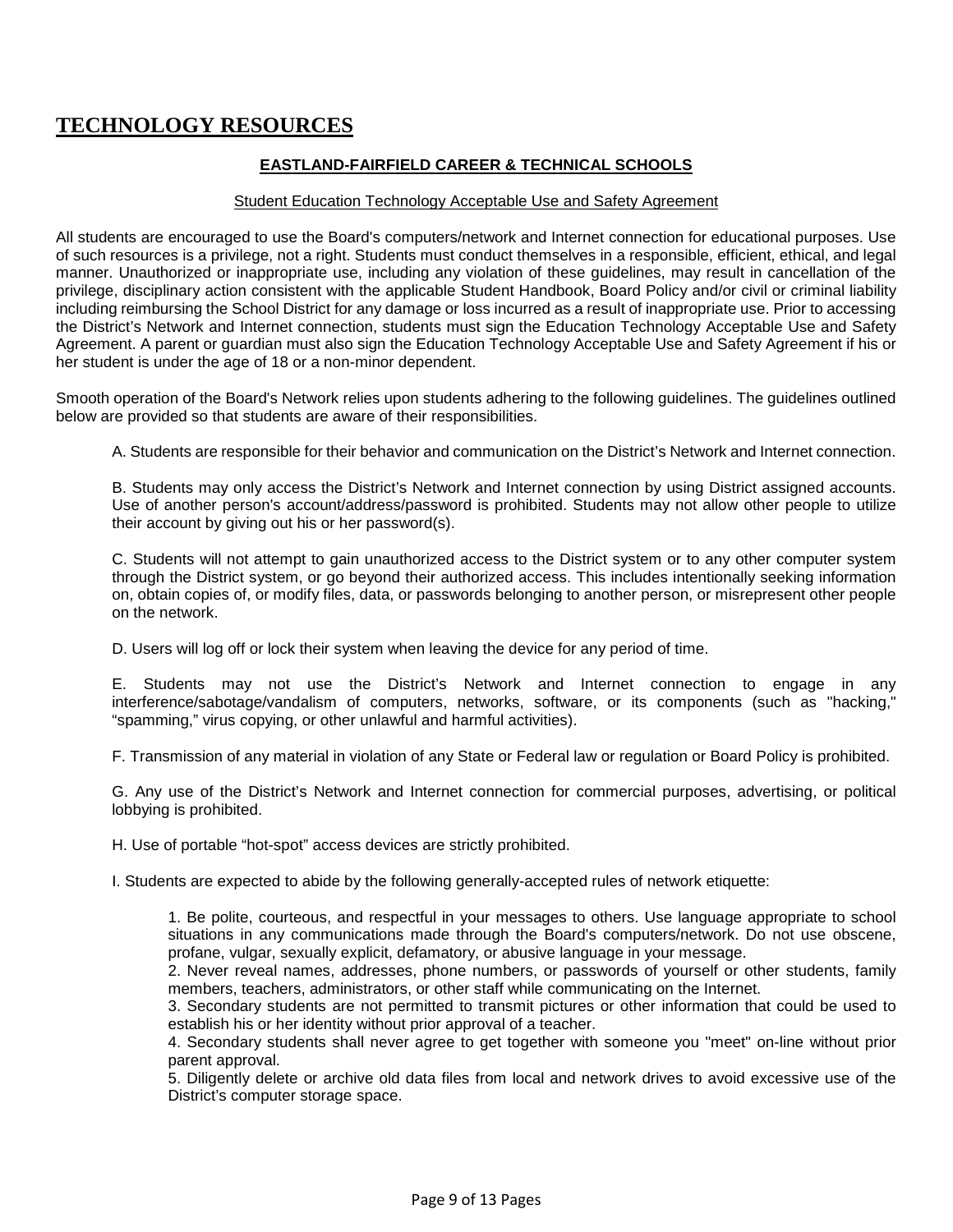J. Use of the District's Network and Internet connection to access, process, distribute, display, or print child pornography and other material that are obscene, objectionable, inappropriate, and/or harmful to minors is prohibited. As such, the following material is prohibited: material that appeals to a prurient interest in nudity, sex, and excretion; material that depicts, describes, or represents in a patently offensive way with respect to what is suitable for minors, an actual or simulated sexual act or sexual contact, actual or simulated normal or perverted sexual acts, or a lewd exhibition of the genitals; and material that lacks serious literary, artistic, political, or scientific value as to minors. Offensive messages and pictures, inappropriate text files, or files dangerous to the integrity of the Board's computers/network (e.g., viruses) are also prohibited.

K. Malicious use of the Board's computers/network to develop programs that harass other people or infiltrate a computer or computer system, unnecessarily use up bandwidth and/or damage the software components of a computer or computing system is prohibited. Students may not use the Board's computers/network in such a way that would disrupt their use by others.

L. Students must avoid intentionally wasting limited resources. Users will use the system only for education and professional or career development activities.

1. Users will not download any file that does not have a clear educational purpose.

2. Users will not download large files unless absolutely necessary. If deemed necessary, users will download the file at a time when the system is not being heavily used.

3. Any large files should be archived to an external medium or the cloud as soon as its usage has been completed for the year.

M. All communications and information accessible via the District's Network and Internet connection should be assumed to be private property (i.e. copyrighted and/or trademarked). All copyright issues regarding software, information, and attributions of authorship must be respected. This is most applicable when writing papers and utilizing external media such as hard drives, flash drives, or the cloud.

N. Downloading of information onto the Board's hard drives is prohibited; all downloads must be to removable media or personal network drive (P: drive). If a user transfers files from information services and electronic bulletin board services, the user must check the file with a virus-detection program before opening the file for use. Only public domain software may be downloaded with permission. If a user transfers a file or software program that infects the Network with a virus and causes damage, the user will be liable for any and all repair costs to make the Network once again fully operational.

O. Secondary students must secure prior approval from a teacher before joining a Listserv (electronic mailing lists) and should not post personal messages on bulletin boards or "Listservs."

P. Students are prohibited from accessing or participating in online "chat rooms" or other forms of direct electronic communication (other than e-mail) without prior approval from a teacher, director, or superintendent. All such authorized communications must comply with these guidelines and must be educational in nature.

Q. Due to copyright rules and regulations regarding the use of media downloaded from the Internet, students are not permitted to download, store, or share any copyrighted material. This includes but not limited to: MP3's, MP4s, WMV's, and AVI's. Some examples of the copyrighted materials found in the above mentioned formats are used for movies, CD's songs, and TV shows.

This does not mean that all media found on the Internet cannot be used in school projects. If a website states that the content presented on that website can be used for public or private use, then a student may use material from the website. As always, any material used in student work, that is not his or her own work, must be cited appropriately.

R. Privacy in communication over the Internet and the Network is not guaranteed. To ensure compliance with these guidelines, the Board reserves the right to monitor, review, and inspect any directories, files and/or messages residing on, or sent using the Board's computers/network. Messages relating to or in support of illegal activities will be reported to the appropriate authorities.

S. Use of the District's Network and Internet connection and any information procured from the District's Network and Internet connection is at the user's own risk. The Board is not responsible for any damage a user suffers,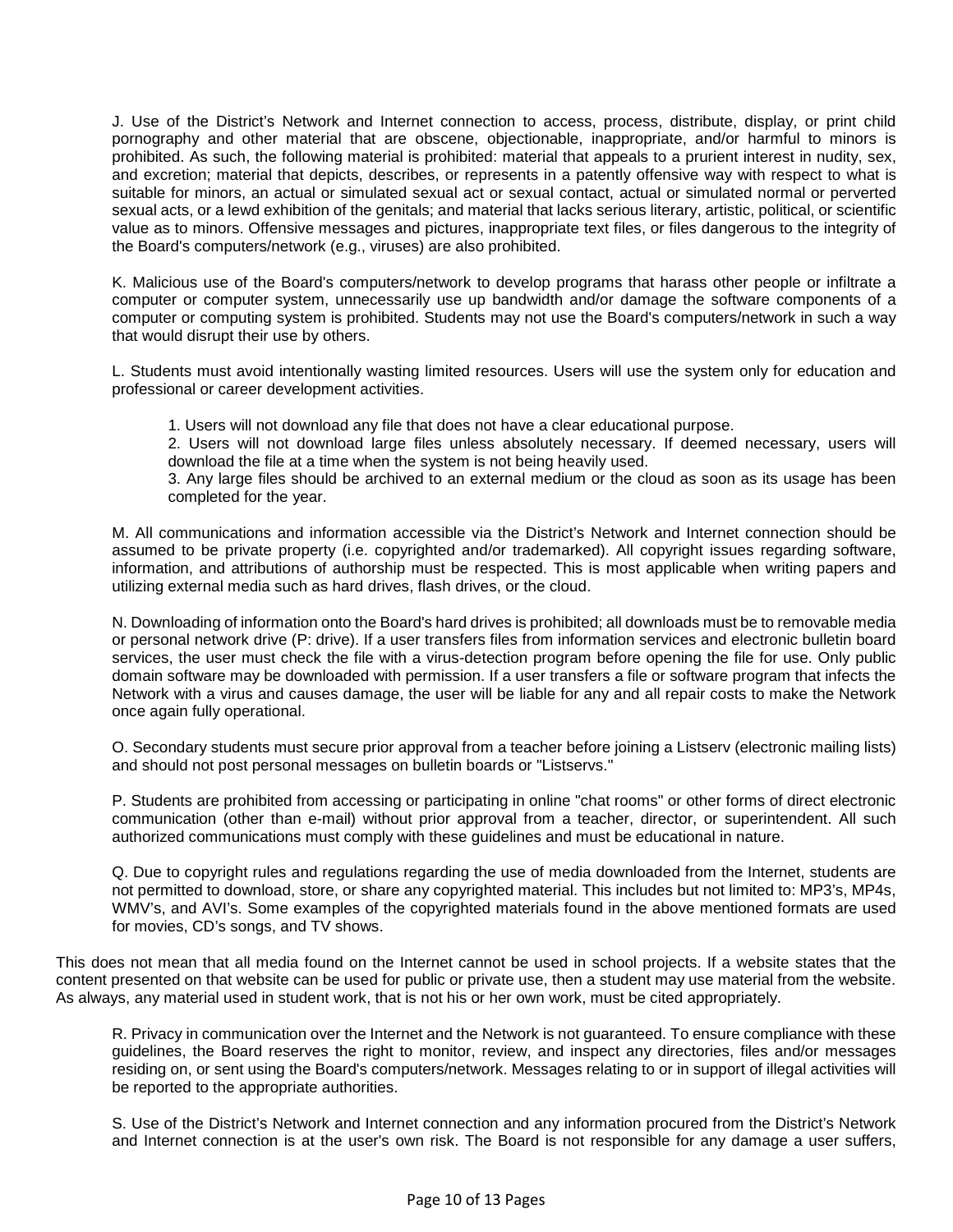including loss of data resulting from delays, non-deliveries, mis-deliveries, or service interruptions. The Board is not responsible for the accuracy or quality of information obtained through its services. Information (including text, graphics, audio, video, etc.) from the District's Network and Internet connection sources used in papers, reports, and projects should be cited the same as references to printed materials.

T. Disclosure, use, and/or dissemination of personal identification information of students via the Internet is prohibited, except as expressly authorized in writing to the Director of the Career Center by the dependent student's parent/guardian or the independent secondary student. Adult students must submit written authorization to the Adult Workforce Development Director.

The Eastland–Fairfield Career & Technical Schools maintains a webpage on the Internet and uses other electronic medium to promote the District and its students. Information that can be found on the webpage and other electronic medium pertains to academics, student organizations, clubs, alumni, and other activities. Unless the Director is notified in writing to the contrary, student's work, pictures, and/or first name may be used in all the aforementioned ways.

U. Proprietary rights in the design of websites hosted on the Board's servers remains at all times with the Board without prior written authorization.

V. Notebook computers are the property of the Eastland-Fairfield Career and Technical Schools. Consequently, all Code of Student Conduct rules and regulations apply to these computers.

W. Damage or misuse of District equipment- Consequences may include suspension/expulsion. A legal guardian or student (if emancipated) may be charged for damages to school property, including notebook computers, equipment, other instructional supplies, facilities, etc.

X. Students will be provided with a Google for Education account to use while attending Eastland-Fairfield Career and Technical Schools.

#### **MOBILE DEVICES**

School personnel may allow students to use mobile devices in classrooms for class activities to access the Internet or other capabilities. Use is of sole discretion of the building director and\or each individual classroom.

Mobile devices may include but are not limited to: laptops, netbooks, tablets, eReaders, audio players (MP3 players), and mobile phones.

1. Use of mobile devices to "instant message" or email is **permitted** during instructional time, with teacher permission.

2. Use of mobile phones for any voice or text communication **is not permitted** during Instructional time.

3. Mobile phones may be used as a computer device when directed by school personnel. To avoid personal and class distractions\disruptions, mobile phones **must** be turned off or muted during school hours. Mobile phones may not be used to create a "hotspot."

4. Mobile devices may be used for these educational purposes:

- a. For educational purposes only.
- b. During classroom instruction and in the Media Center as permitted and directed and by school personnel.
- c. In study hall and lunch as permitted and directed by school personnel.
- 5. These devices may NOT be used:

a. To access or connect to District owned resources such as, but not limited to laptops, servers, network, drops, printers or projector.

b. To create a "hotspot" to provide resources to others.

c. Install or operate District owned software, except as permitted by the District's license agreement.

H.R. 4577, P.L. 106-554, Children's Internet Protection Act of 2000 47 U.S.C. 254, (1), Communications Act of 1934, as amended 20 U.S.C. 6801 ET SEQ., Part F, Elementary and Secondary Education Act of 1965, as amended 18 U.S.C. 2256 18 U.S.C. 1460 18 U.S.C. 2246 June 2015, April 2016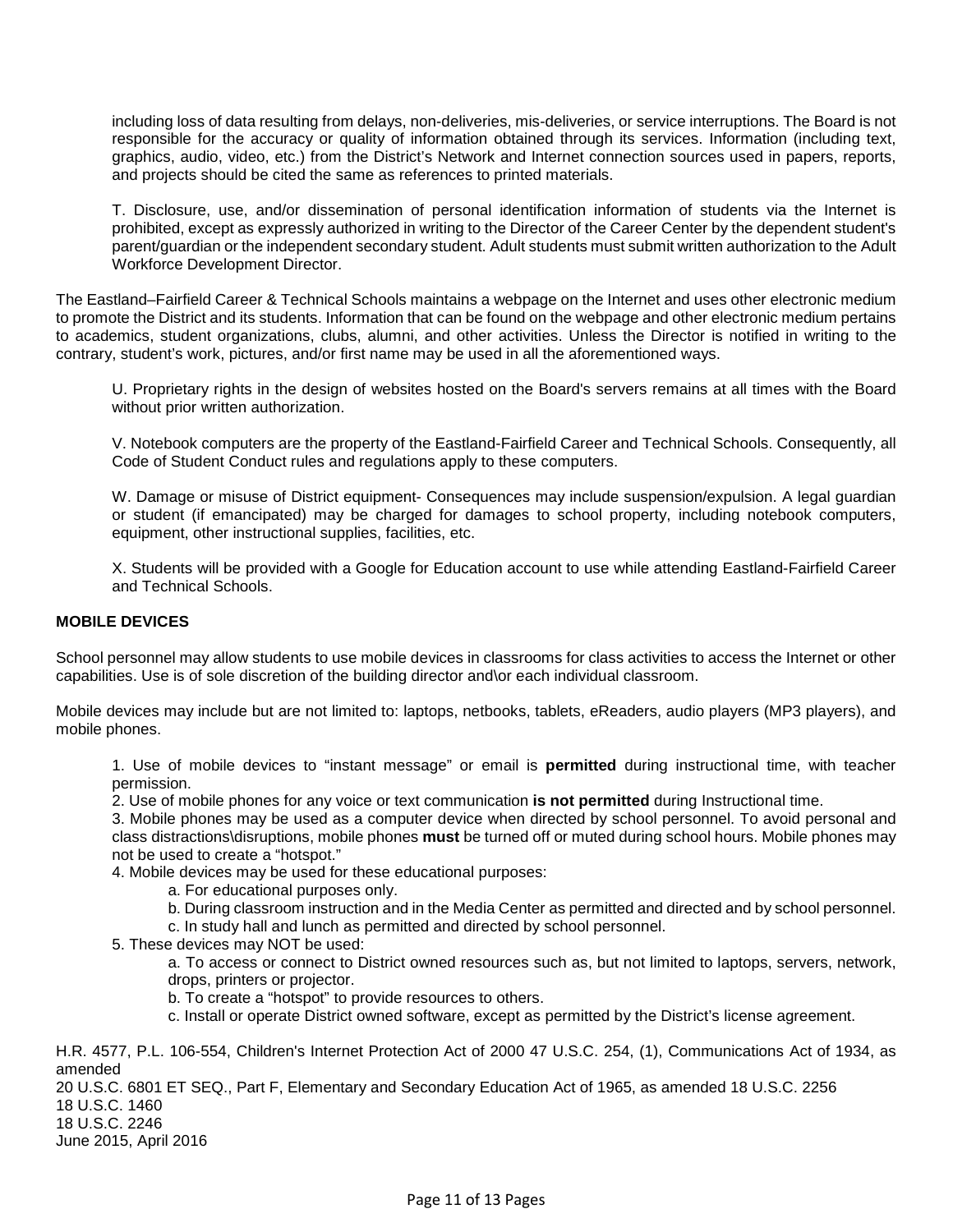## **Eastland-Fairfield Career & Technical Schools**

#### **Student Education Technology Acceptable Use and Safety Agreement**

## **STUDENT SIGNATURE**

I have read, understand, and will abide by the terms of the Eastland-Fairfield Career & Technical Schools' Education Technology Acceptable Use and Safety Agreement. Should I commit any violation or in any way misuse the electronic network services or the District's computer network, my access privileges may be revoked and disciplinary action and/or legal action may be taken.

| Student ID: __________________________<br>All items on this line can be found on your class schedule | Graduation Year:                   | Program: ____________________<br>(a two letter code with a number: i.e. AB/1) |
|------------------------------------------------------------------------------------------------------|------------------------------------|-------------------------------------------------------------------------------|
|                                                                                                      | Login ID: ________________________ |                                                                               |
|                                                                                                      | Date:                              |                                                                               |
| User (circle one): Secondary Student                                                                 | Adult/Independent Student          | Other                                                                         |

## **PARENT OR LEGAL GUARDIAN SIGNATURE**

(If the student is under the age of 18 or a non-minor dependent, then a parent or legal guardian must also read and sign the Education Technology Acceptable Use and Safety Agreement.)

As the parent or legal guardian of this student, I have read, understand, and agree that my child or ward shall comply with the terms of the Eastland-Fairfield Career & Technical Schools Education Technology Acceptable Use and Safety Agreement. I understand that access to the electronic network is designed for educational purposes only. However, I also recognize it is impossible for the Eastland-Fairfield Career & Technical Schools to restrict access to all controversial materials, and I agree to hold harmless the Eastland-Fairfield Career & Technical Schools and its officers, agents, and employees from any and all liability of any kind that may result from my child or ward's access to inappropriate materials in connection with network usage. Further, I accept full responsibility for supervision if and when my child's use of a district account is not in a school setting. I hereby give permission for my child to use the District Network account to access the electronic network and to use my child's information in electronic publications as outline in paragraph T. Parents who desire to restrict use of information as outlined in paragraph T must notify the Director of the Career Center in writing.

Parent/Guardian Name (Print in ALL CAPS):\_\_\_\_\_\_\_\_\_\_\_\_\_\_\_\_\_\_\_\_\_\_\_\_\_\_\_\_\_\_\_\_\_\_\_\_\_\_\_\_\_\_\_\_\_\_\_\_\_\_\_\_\_\_\_\_\_\_\_\_\_\_\_\_\_\_\_

Signature: \_\_\_\_\_\_\_\_\_\_\_\_\_\_\_\_\_\_\_\_\_\_\_\_\_\_\_\_\_\_\_\_\_\_\_\_\_\_\_\_\_\_\_\_\_\_\_\_\_\_\_\_\_\_\_\_\_\_\_\_\_\_\_\_\_\_\_\_\_\_\_\_\_\_\_\_\_\_\_\_\_\_\_\_\_\_\_\_\_\_\_\_\_\_\_\_\_\_\_\_\_\_\_\_\_\_\_\_\_\_\_\_

Date:  $\Box$ 

\_\_\_\_\_\_\_\_\_\_\_\_\_\_\_\_\_Initialing this blank indicates disapproval of assigning a network account for this person**.** 

Initialing this blank indicates disapproval of Internet access for this person.

*Tear off this form and return to the computer support department. Keep the other pages for your reference.* 

April 2016